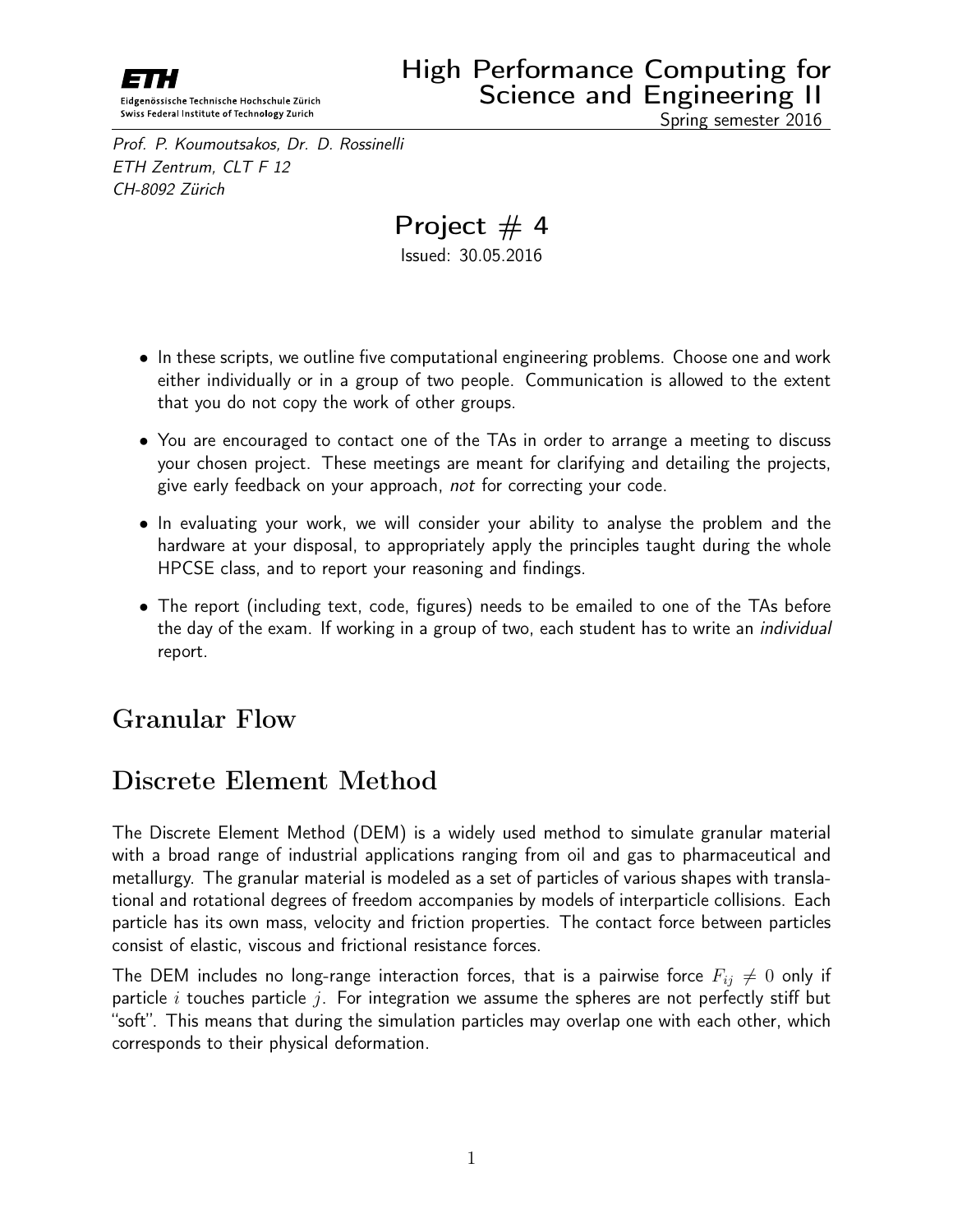## Method description

In this project we consider two-dimensional systems. Two disks with radii  $R_i,R_j$  are assumed to be in mechanical contact if  $\xi_{ij}^n\equiv R_i+R_j-|{\bf r}_i-{\bf r}_j|>0.$  Here  ${\bf r}_i-{\bf r}_j={\bf r}_{ij}$  is the vector connecting the center of the particle i to the contact point with particle j and  $\xi_{ij}$  is the mutual compression between the particles. The force exerted on particle  $i$  due to contact with particle  $j$  is given as  ${\bf F}_{ij}={\bf F}_{ij}^n+{\bf F}_{ij}^t$  where  $(F^t)$  and  $(F^n)$  are its tangential and normal contributions. The contact force components (see fig. [1\)](#page-1-0) can be written as

$$
\mathbf{F}_{\mathbf{ij}}^n = F_{ij}^n \mathbf{e}_{\mathbf{ij}}^n, \quad \mathbf{F}_{\mathbf{ij}}^t = F_{ij}^t \mathbf{e}_{\mathbf{ij}}^t \tag{1}
$$

with the unit vectors



<span id="page-1-0"></span>Figure 1: Sketch indicating the various F-D components for a binary collision between Figure 1: Sketch indicating the various F-D components for a binary collision between particle  $i$  and  $j$ .

$$
\mathbf{e_{ij}}^n = \frac{\mathbf{r_j} - \mathbf{r_i}}{|\mathbf{r_j} - \mathbf{r_i}|}, \quad \mathbf{e_{ij}}^t = \left(\begin{array}{cc} 0 & -1\\ 1 & 0 \end{array}\right) \cdot \mathbf{e_{ij}}^n
$$

Particles evolve according to the two-dimensional Newton's equations of motion [\(2\)](#page-1-1):

<span id="page-1-1"></span>
$$
m_i \ddot{\mathbf{r}}_i = m_i \mathbf{g} + \sum_j \mathbf{F}_{ij}, \qquad I_i \ddot{\phi}_i = \sum_j (\mathbf{r}_{ij} \cdot \mathbf{F}_{ij})
$$
 (2)

where each particles i,  $i = 1, ..., N$  has a mass  $(m_i)$  and moment of inertia  $(I_i)$ , translational  $(\ddot{\bf r}_i)$  and rotational  $(\ddot{\phi}_i)$  acceleration and  ${\bf g}$  denotes gravity. These ordinary differential equations (eq. [\(2\)](#page-1-1)) are solved with a 3rd order Gear's Predictor-Corrector scheme (look it up in the literature).

A contact force model to be used in the current project is an extended non-linear spring-dashpot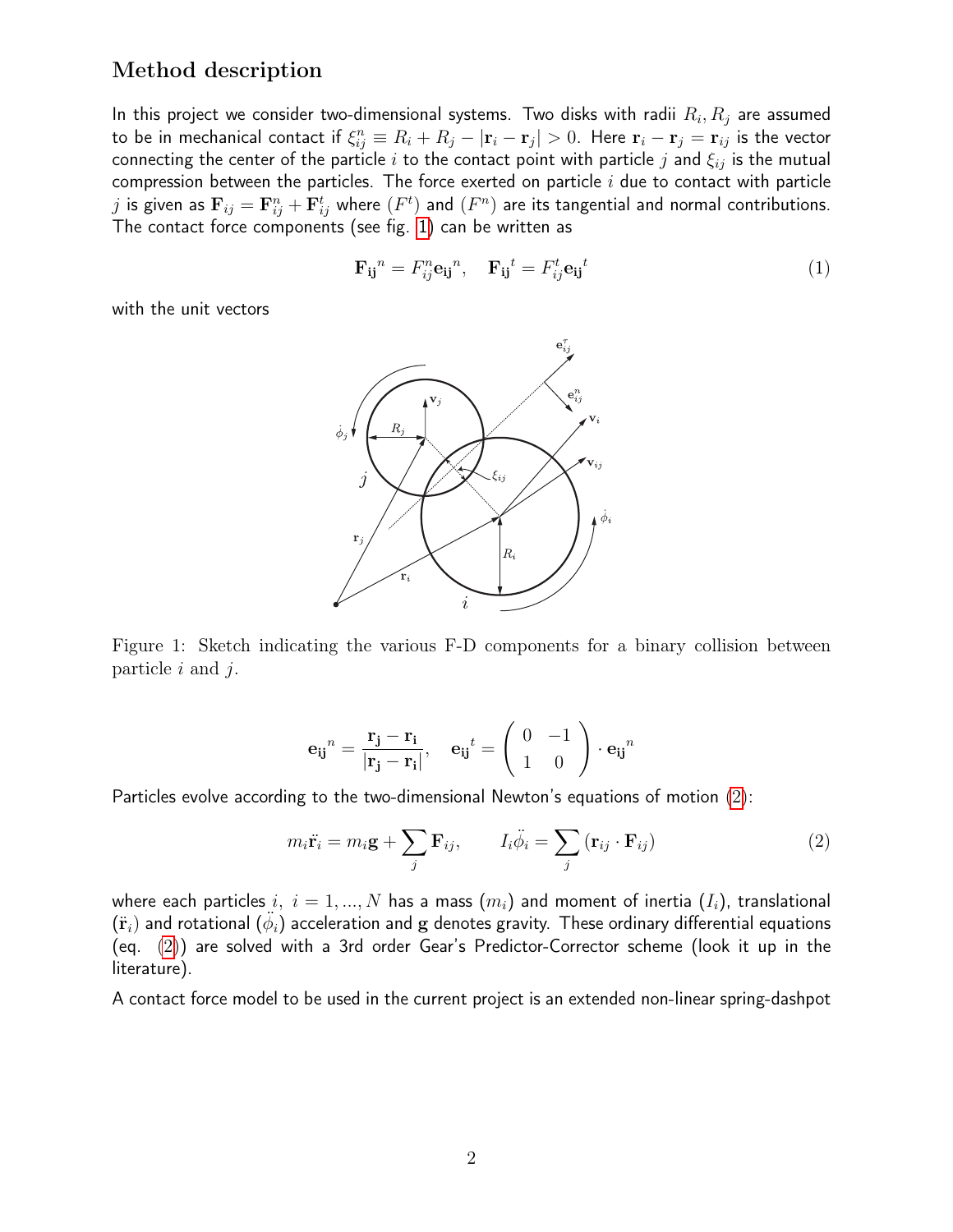model. For the collision of two particles it reads as follows:

$$
\mathbf{F}^{n} = -k^{n}\xi^{n}\mathbf{e}^{n} - \gamma^{n}\frac{d\xi^{n}}{dt}\mathbf{e}^{n} \cdot \sqrt{\xi^{n}},
$$
  
\n
$$
\mathbf{F}^{t} = \mathbf{e}^{t} \cdot \min\left(\frac{2}{3}k^{s}\zeta^{t}, \mu F^{n}\right)
$$
  
\n
$$
\zeta^{t} = \int_{t_{0}}^{t} v_{rel}^{t}(\tau) d\tau,
$$
  
\n
$$
k^{n} = \frac{4}{3}E\sqrt{R\xi^{n}},
$$
  
\n
$$
k^{s} = 8G\sqrt{R\xi^{n}}.
$$
  
\n(3)

Here we assume particles of the same size  $R_i = R$  and mass, E is the Young's modulus of the material, G is the shear modulus,  $\gamma$  is damping coefficient and  $v_{rel}$  is the relative tangential velocity of the disks at the contact point. Important to mention that quantity  $\zeta^t$  depends on the previous collision history and therefore has to be tracked throughout the whole collision duration.

## Problem setup

Place a number of identical disks (around 100, 000) in a square box such that half of the box is empty. Note that collisions with box walls should be treated as collisions with "ghost" particles. A ghost is a particle image mirrored with respect to the wall and having the mirrored (not necessarily opposite) velocity and no angular velocity.



Figure 2: Sketch of the initial configuration of the simulated system Figure 2: Sketch of the initial configuration of the simulated system

<span id="page-2-0"></span>Half of the particles on top should be colored red, half on the bottom – blue (see fig. [2\)](#page-2-0). At the time  $t = 0$  the box start rotating with a constant angular velocity and the beads of different colors will start to mix.

Implement the DEM solver. Use stainless steel as the material and damping coefficient  $\gamma=10^{-3}$ . Verify the correctness of your code by studying just one collision (particle-particle or particle